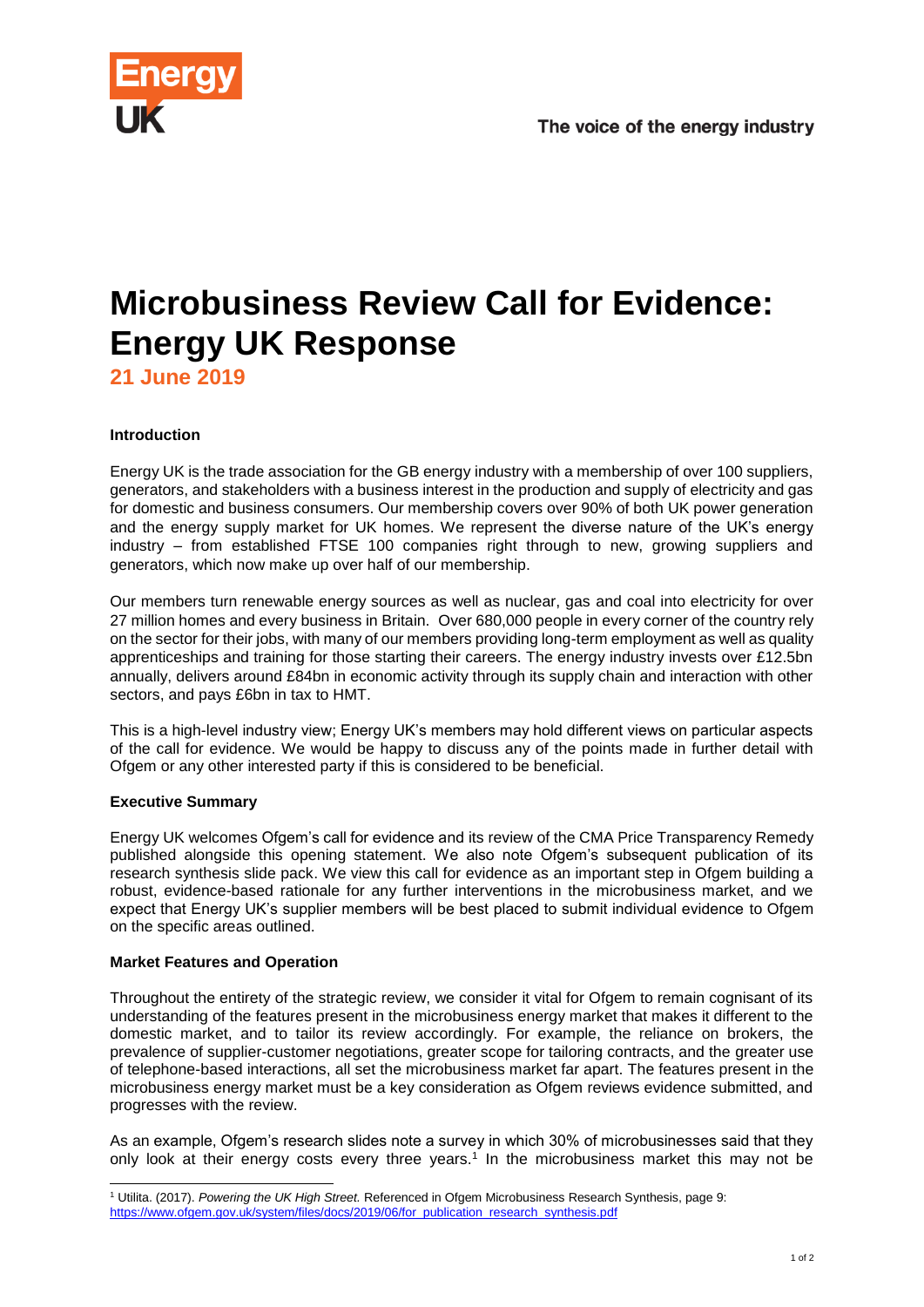significant, given the more common occurrence of longer contacts than seen in the domestic market. Furthermore, when microbusinesses are not aware that they are microbusinesses, this does not mean that they are not engaged with their energy, or unaware of protections available to them.

As part of this contextual difference, Energy UK has historically argued that regulation of brokers should be direct in order to be most effective and Ofgem should therefore recommend to Government that Ofgem's regulatory oversight should be extended to brokers. We believe that this should be a priority, given that over two-thirds (67%) of small and microbusinesses used an energy broker to help choose their current energy plan, with 41% also using price comparison websites. <sup>2</sup> We would urge against introducing obligations in the Supply Licence requiring suppliers to police, and be held responsible for the actions of third parties as this would only reinforce the status quo, failing to address the cause of any detriment the customer experiences in the current regulatory regime.

In addition, Ofgem will need to ensure it gives due regard to the characteristics of microbusiness customers, which are far less homogenised than the domestic market in terms of energy usage, energy needs, energy engagement and stability as entities.

Ofgem has previously acknowledged that many classify a wider group of non-domestic customers as microbusinesses than the exact definition would dictate. Ofgem should, therefore, also ensure that its analysis of the evidence and subsequent policy considerations take these factors into account so as to avoid unintended, yet detrimental consequences to the wider SME energy market both in terms of costs and customer outcomes.

#### **Price Transparency Remedy**

Energy UK welcomes Ofgem's review of the CMA price transparency remedy and note its *Browsing*  theory of harm. We believe that the current inflexible nature of the remedy could be improved upon by allowing suppliers more freedom on the products that they can publish, improving the browsing experience of microbusinesses. For example, the customer would receive more accurate information on the tariffs available to them if suppliers were able to ask for customers' current contract end date. However, this information is not required to be provided at the moment. Such improvements could be better realised through a principles-based approach, which would allow suppliers to best align their processes with the desired customer outcomes and enable beneficial innovations as the market continues to digitalise.

Some wider work on awareness and transparency could also be beneficial, such as the provision of a central repository for microbusinesses to access suppliers' online quotation tools required by the price transparency remedy. Such a service could be delivered by Citizens Advice or similar body, providing a first stop for microbusinesses to browse the market. This would have the additional benefit of monitoring that suppliers are complying with the requirements of the remedy.

#### **Evidence Base & Existing Protections**

l

We have an overarching concern that Ofgem has not yet been able to provide sufficiently robust evidence to rationalise its sweeping theories of harm, with some of the evidence presented in the research synthesis slide pack based upon very small sample sizes. For example, research undertaken by Bristol University and the Money Saving Trust is utilised on multiple occasions across the customer journey despite only having a sample size of 22 microbusinesses.<sup>3</sup> Any research referenced should be based on statistically robust sample sizes rather than solely anecdotal evidence, which if relied upon could inadvertently lumber microbusinesses with unnecessary and undue costs through interventionist regulation.

Apart from the review of the price transparency remedy, some of which was based on interviews with just 30 microbusinesses, Ofgem has also not reviewed the effectiveness and enforcement of protections already in place for microbusinesses. We understand and welcome that this call for evidence exercise is the first step in plugging the evidence gap, and we would urge Ofgem to expand this evidence gathering by recognising the protections already in place for microbusiness customers. We would particularly note that Supply Licence Conditions already provide protections to microbusiness customers

<sup>2</sup> [https://www.ofgem.gov.uk/system/files/docs/2018/10/micro\\_and\\_small\\_business\\_engagement\\_survey\\_2018\\_report.pdf](https://www.ofgem.gov.uk/system/files/docs/2018/10/micro_and_small_business_engagement_survey_2018_report.pdf)

<sup>3</sup> [http://www.bristol.ac.uk/media-library/sites/geography/pfrc/pfrc1802\\_supporting-small-businesses-with-energy-debt.pdf](http://www.bristol.ac.uk/media-library/sites/geography/pfrc/pfrc1802_supporting-small-businesses-with-energy-debt.pdf)